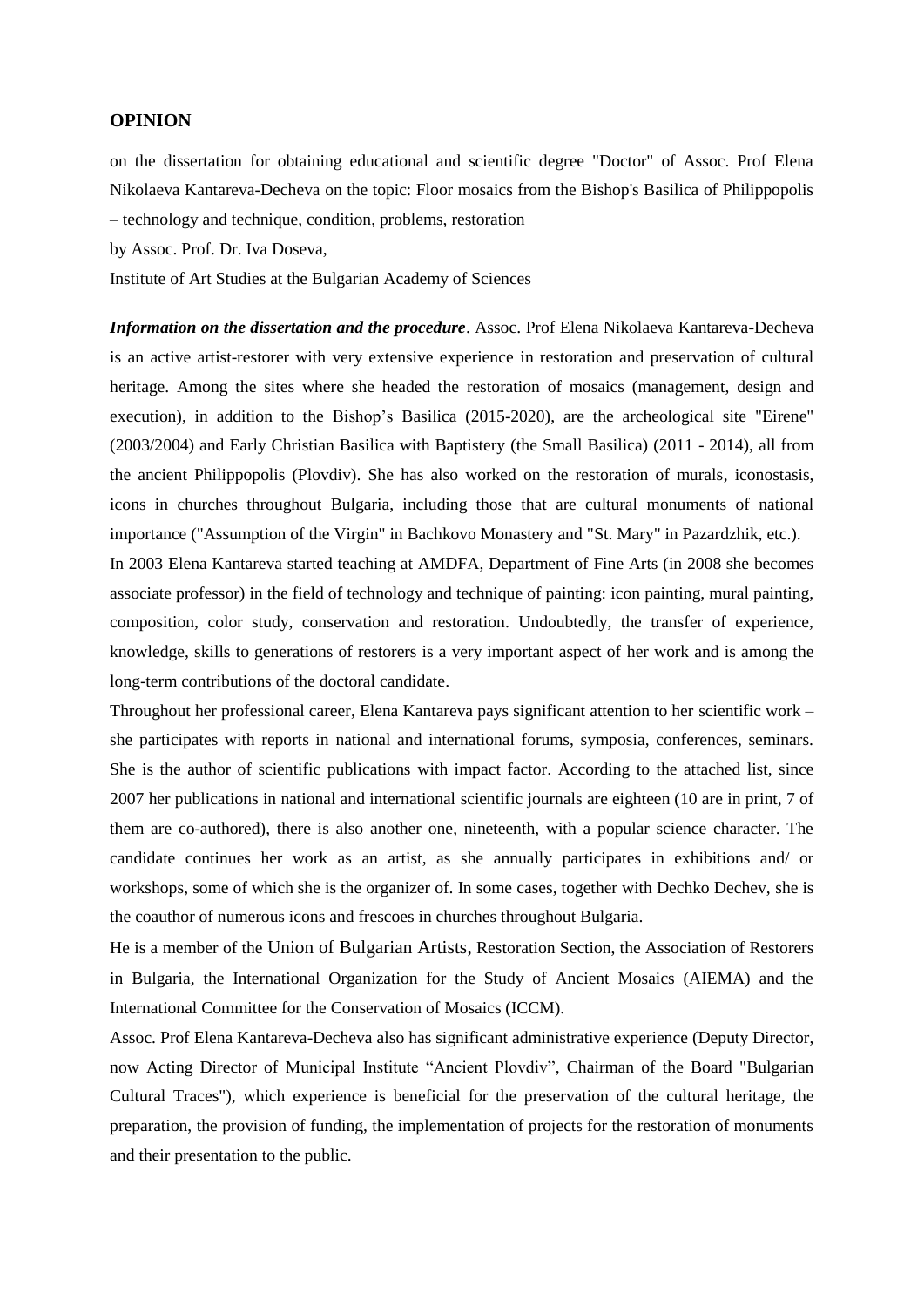Assoc. Prof Elena Kantareva-Decheva is a doctoral student, individual form of studies, at the Department of Fine Arts at the Academy of Music, Dance and Fine Arts "Prof Asen Diamandiev - Plovdiv. She was enrolled in 2017. She has fulfilled her individual plan and submitted her documents on time and was admitted for evaluation by the scientific jury. I am not aware of any procedural omissions or/ or violations.

In addition to the dissertation and the abstract, the presented documents include publications for the period 2007-2017: five scientific articles related to the topic of the dissertation, two of which are coauthored with members of the research and restoration team. Quantitatively and qualitatively the materials meet the requirements. Again, the publications presented are cited in scientific papers.

**Dissertation work**. The work contains an introduction, five sections with subsections, conclusion, bibliography and list of contributions, 130 figures in the text, most of them with several photographs and/ or drawings.

The first two chapters are more general, but show the excellent knowledge of the cultural heritage in Plovdiv, especially regarding the ancient mosaics and the sites from which they originate, the condition, the history of their restoration and the principles followed, changes over time, problems due to the imperfections of the legislation in Bulgaria concerning the cultural heritage. Great skill is shown in the comments on the technological specifics of the ancient mosaics in general, the principles of restoration, the technical prescriptions of the ancient authors, with which prescriptions the author compares the technique and technology of the Bishop's Basilica.

In the next three chapters, the author specifically focuses on the problems of the mosaics of the Bishop's Basilica, respectively, the history of research and intervention; classification, stratigraphic studies, stylistic analysis, image parallels of the series of mosaic layers; the technology and technique of laying mosaics; conservation and restoration.

It is important to keep in mind that the Bishop's Basilica is an extremely complex site, not least because it is extremely large and richly decorated. Built in a rapidly adapting environment, in a central place that has its past in Roman Philippopolis, the Basilica has undergone a series of reconstructions, more or less large-scale, followed by laying new mosaic floor coverings, taking more time and money than usual, namely due to its large size. After the cessation of the function of the Basilica, life, respectively, interventions continue through the centuries until today: a medieval church was built over its ruins, a necropolis was developed, archeological research and restoration interventions began in the last century, followed by a period of destruction and the need for urgent but comprehensive studies, restoration and conservation, exhibition.

In this context, the differentiation of the stratigraphic layers, which the author has made on the basis of complex analysis, but with the leading role of technical and technological features, I find particularly contributing. The analysis of the technical and technological features, in turn, is the basis on which the conservation and restoration activities are planned and carried out, which are undoubtedly the greatest contribution to the work of Assoc. Prof Kantareva-Decheva.